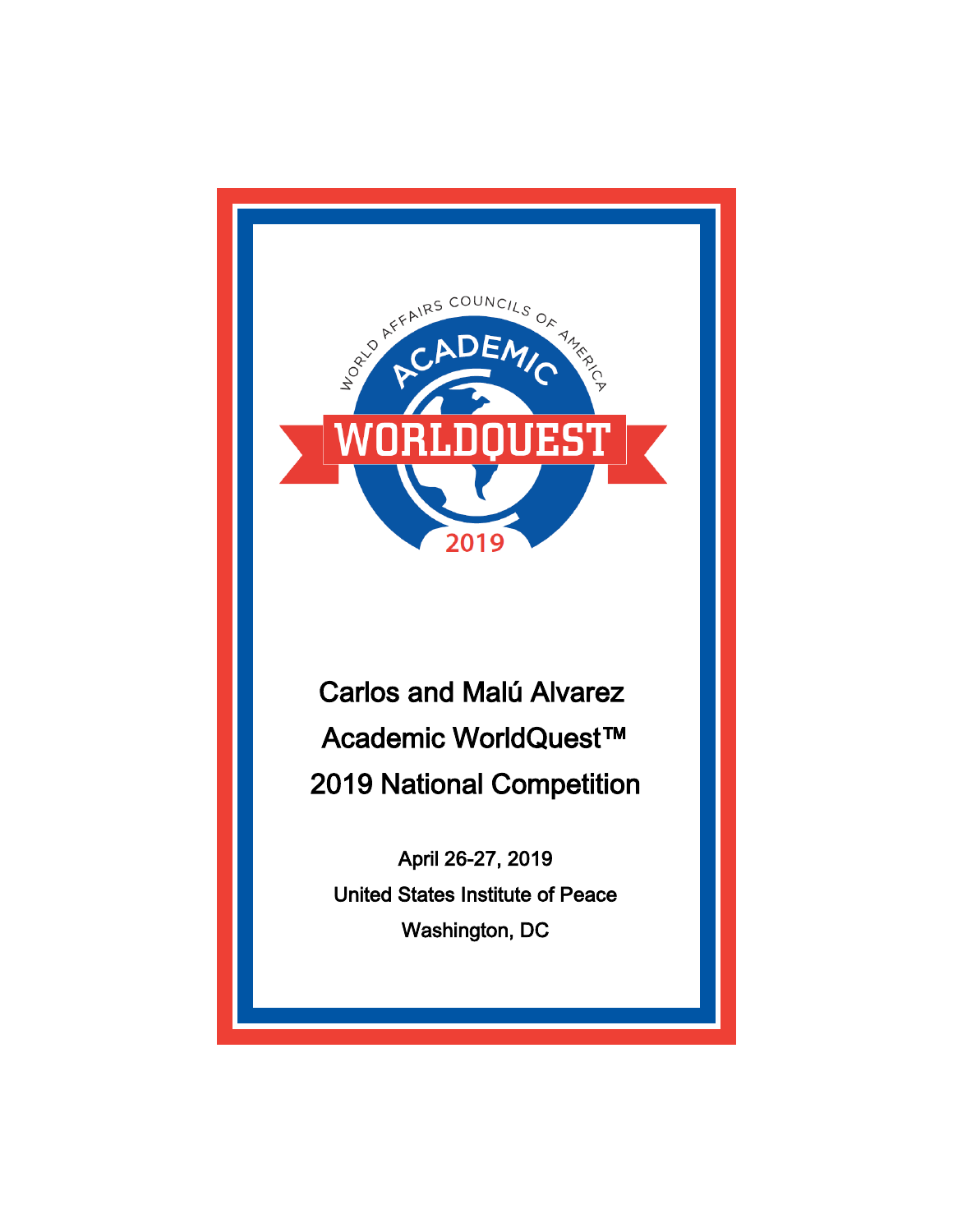

**WORLD AFFAIRS** COUNCILS of<br>AMERICA

# **Welcome to the Carlos and Malú Alvarez Academic WorldQuest™ 2019 National Competition!**

Special thanks to our sponsors, teachers, advisers, parents, local Councils, and you - our high school participants - for your commitment to understanding global issues. The promise of your future leadership inspires us all!

## **WACA National Board of Directors**

#### **Chairman**

Ambassador Roman Popadiuk Washington, DC

#### **Vice Chairs**

Ms. Sylvia V. Fields Eden Hall Foundation Ms. Donna Suddeth Naples, FL

#### **Treasurer**

Mr. Nigel J. Sutton Northrop Grumman

#### **Secretary**

Mr. Serge Tomassian Tomassian, Throckmorton & Inouye LLP

**President and CEO** Mr. Bill Clifford Washington, DC

#### **Board Members**

Mr. Carlos Alvarez The Gambrinus Company Mr. James Falk

- Dallas/Fort Worth, TX Ms. Nancy F. Hamlin
- Rochester, NY Ms. Forough B. Hosseini
- ICI Homes, Inc.
- Mr. Alex A. Lari The Claremont Group
- Dr. Joan Apple Lemoine Hilton Head, SC
- Mr. Derrick Olsen Portland, OR
- Mr. Stephen J. Petras Cleveland, OH
- Mr. Craig Snyder Philadelphia, PA
- Mr. Ljubomir (L.J.) Stambuk Charlotte, NC
- Ms. Xiao Yin Zhao Louisville, KY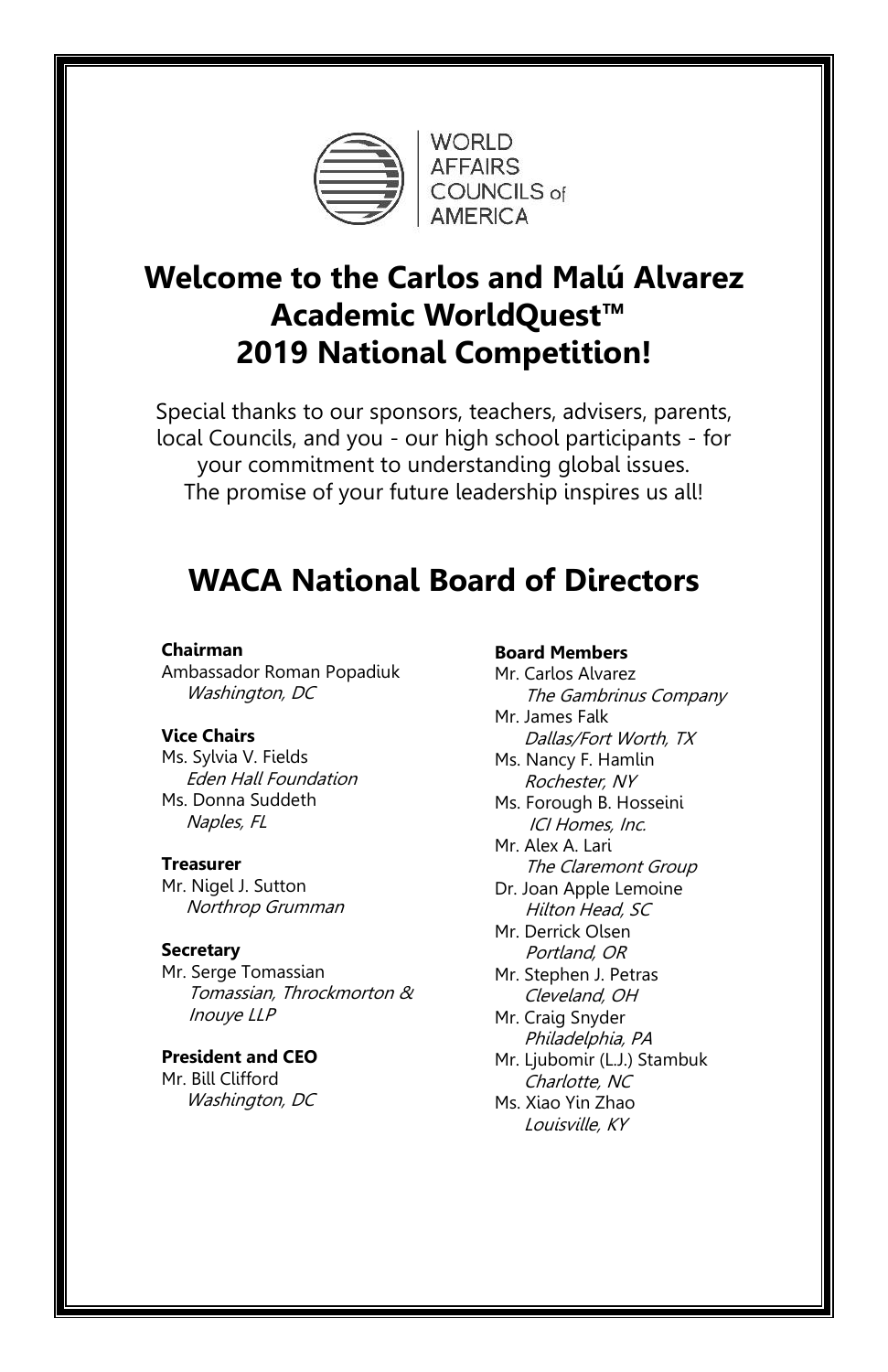

# **Friday, April 26**

**12:00-3:00 PM Check-in at the Marriott Wardman Park Hotel** 2660 Woodley Road NW Washington, DC 20008

**3:20 PM Depart by Metro from Marriott Wardman Park Hotel to Qatar-America Institute**  101 Constitution Avenue NW, #901 East Washington, DC 20001

### **4:00-6:00 PM Welcome Reception at QAI**

**Welcome: Paul Hamill** Executive Director, Qatar-America Institute

**Introduction: Bill Clifford** President and CEO, World Affairs Councils of America

**Remarks: Dr. Hamad Al-Muftah** Deputy Chief of Mission, Embassy of the State of Qatar

### **6:00 PM Reception concludes; Metro back to hotel**

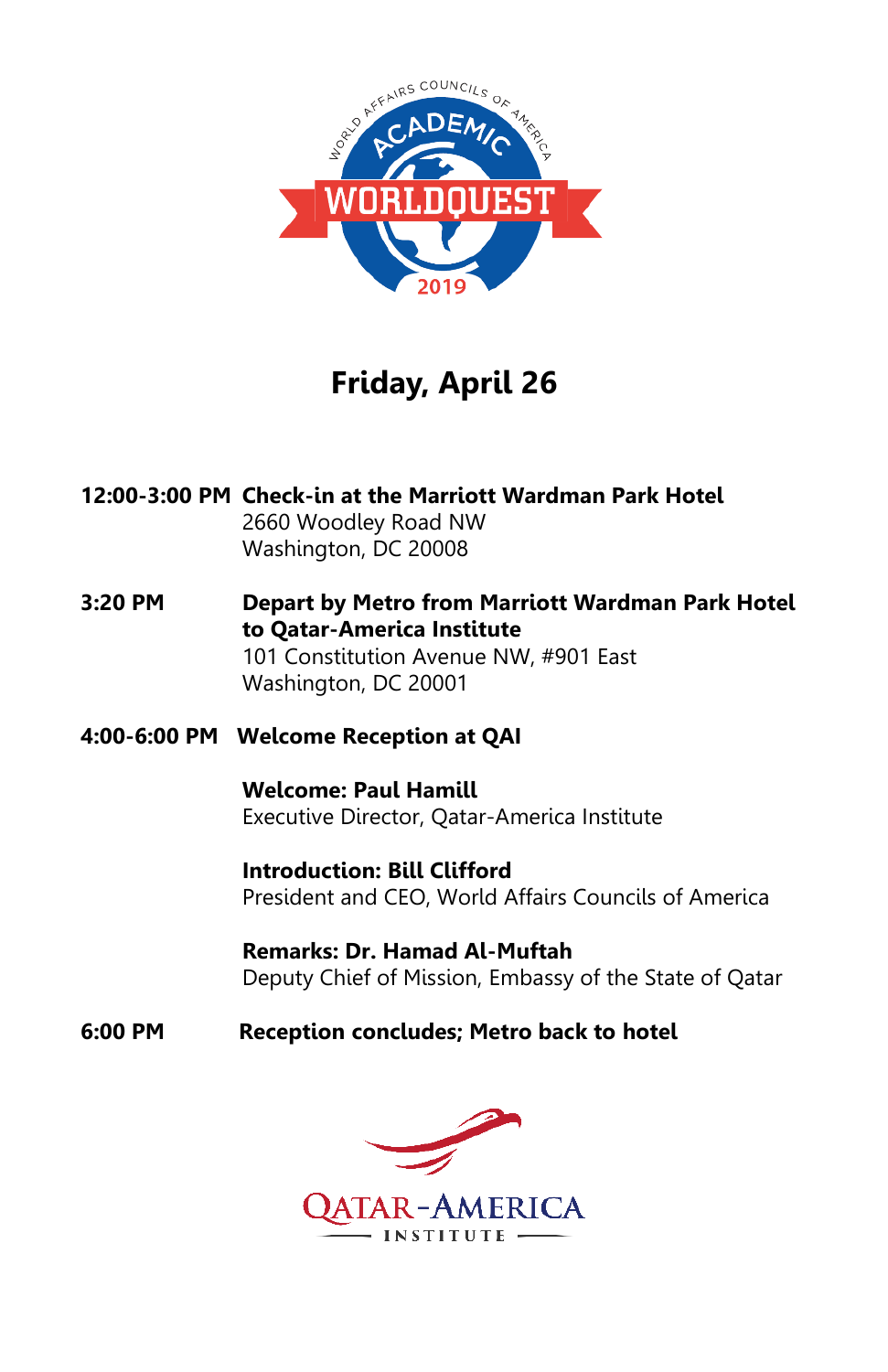

# **Saturday, April 27**

**8:00 AM Buses depart from Marriott Wardman Park Hotel to United States Institute of Peace**  2301 Constitution Ave NW, Washington, DC 20037

### **9:00 AM Carlos and Malú Alvarez AWQ National Competition**

**Welcome: USIP Public Education Team**

**Introduction: Bill Clifford**, President and CEO

**Emcee:** Patrick Ryan, Tennessee WAC **Judge:** Richard Crepage, WACA Advisory Council **Judge:** Matthew Hughes, International Relations Council **Judge:** Joan Apple Lemoine, WACA Board Member

### **Rules and Regulations Explained**

**AWQ Rounds 1-3** Round 1: **Country in Focus: Qatar** Round 2: **How to Deal with North Korea** Round 3: **Global Refugee and Migration Crisis**

**Rounds 1-3 Answers Read** 

### **10-Minute Break (around 9:45 AM)**

#### **AWQ Rounds 4-7**

Round 4: **#WeAreNATO – The Alliance at 70** Round 5: **Great Decisions** Round 6: **Japan-U.S. Relations**  Round 7: **Space Policy**

### **Rounds 4-7 Answers Read**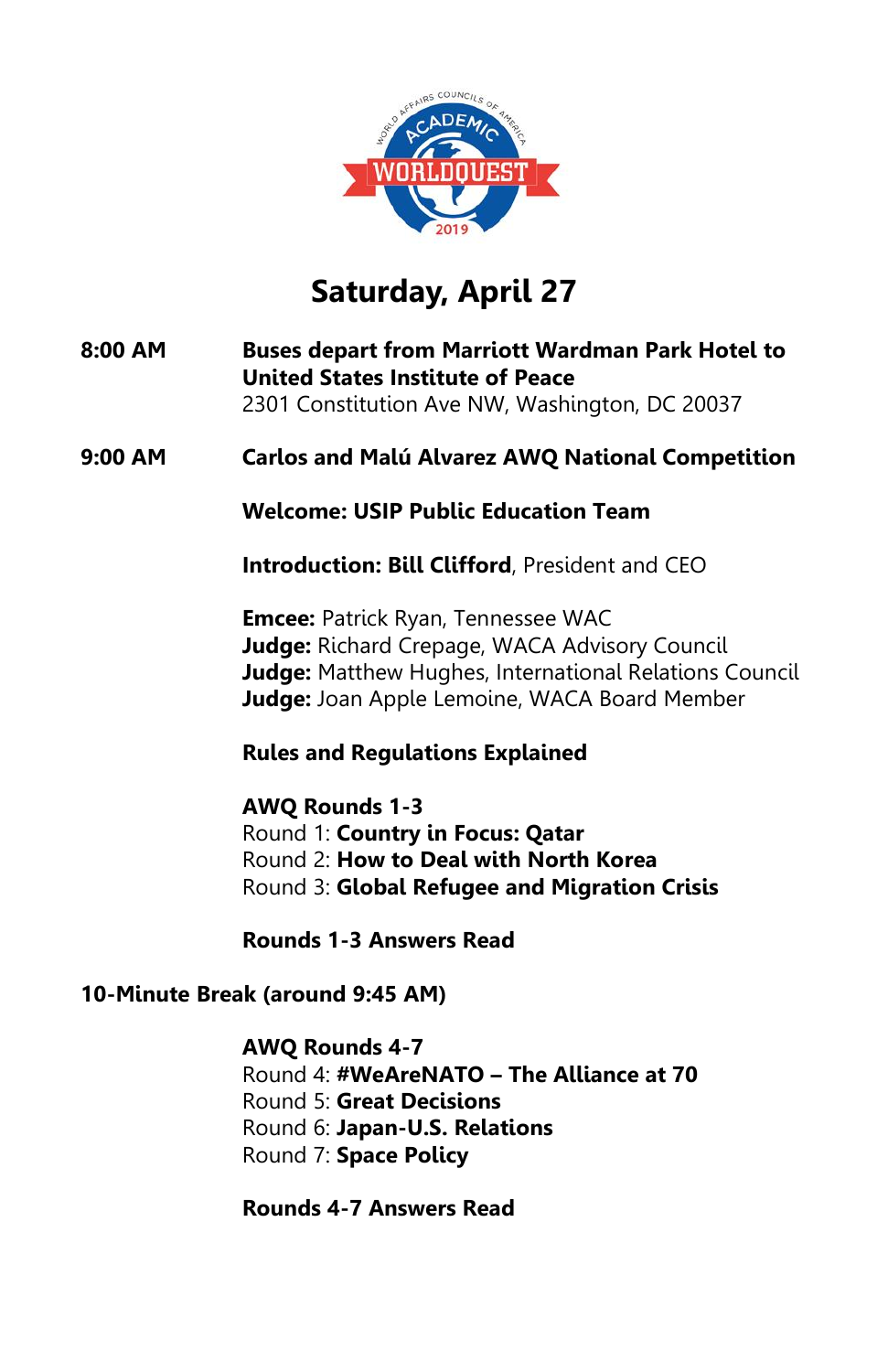### **10-Minute Break (around 10:45 AM)**

**AWQ Rounds 8-10** Round 8: **World Trade Organization (WTO)** Round 9: **Bridging Divides to Build Peace** Round 10: **Current Events**

**Rounds 8-10 Answers Read**

**11:45 AM Luncheon Program**

**Guest Speaker: Nancy Lindborg** President, United States Institute of Peace

**Tiebreaker Rounds (if necessary)**

**12:40 PM Announcement of AWQ 2019 Winners and Award Presentation: H.E. Meshal bin Hamad Al Thani** Ambassador, Embassy of the State of Qatar

> **First Place** – Trophy Presentation and Prizes All-Expenses-Paid Study Tour to Qatar, June 21-27, 2019

**Second Place** – Trophy Presentation and Prizes

**Third Place** – Trophy Presentation

**Closing Remarks: Bill Clifford**, President and CEO

**1:00 PM Competition Concludes**



**Thank you to the Embassy of the State of Qatar for generously funding for the Qatar Study Tour in June for the AWQ First Prize and Essay/Video Contest Winners!**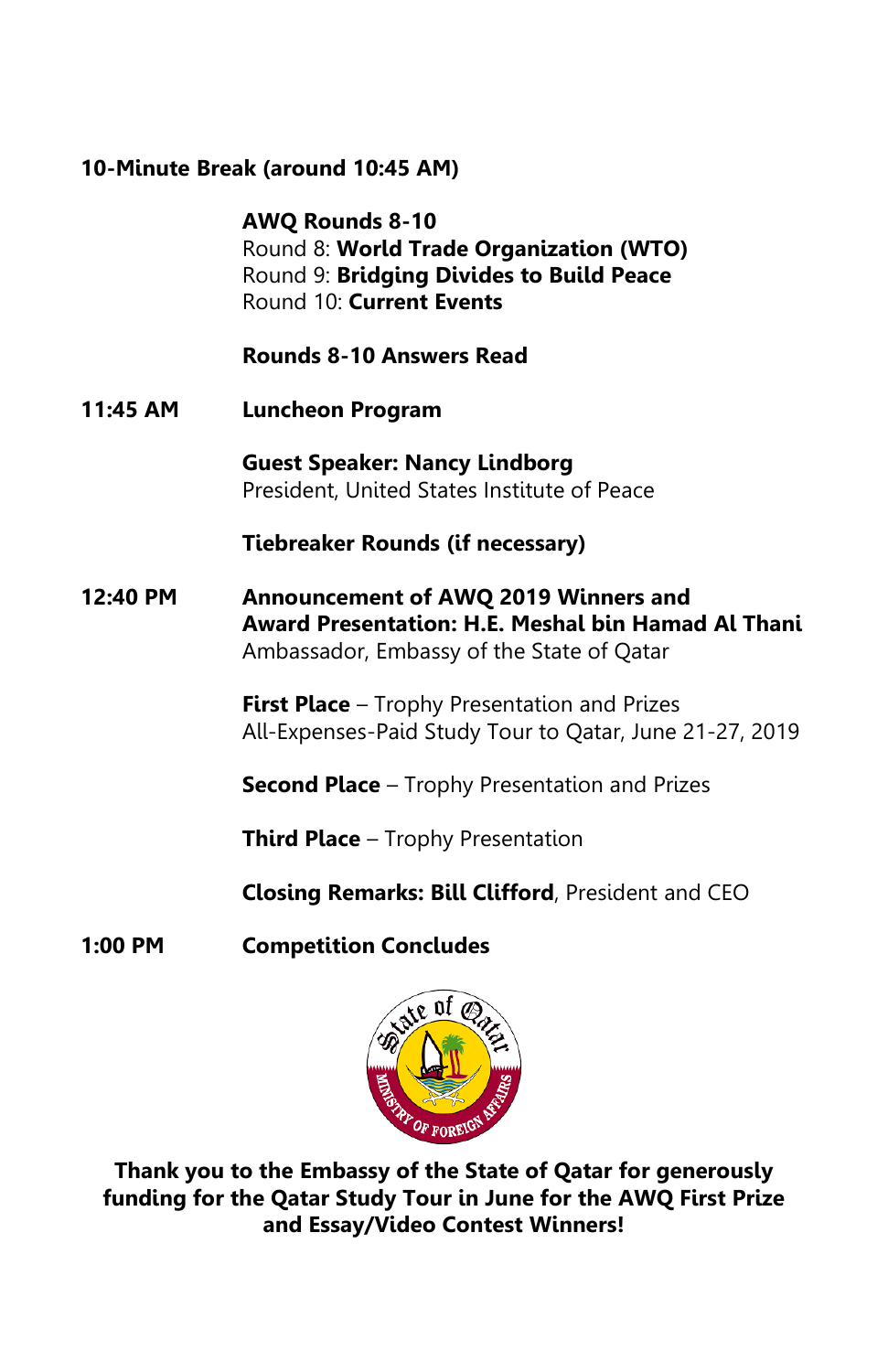## **Participating Schools/Councils**

Bluffton High School World Affairs Council of Hilton Head, SC

Canyon Crest Academy San Diego World Affairs Council, CA

Carmel High School Indiana Council on World Affairs

Catholic Central High School International Center of the Capital Region (Albany), NY

Cheltenham High School World Affairs Council of Philadelphia, PA

Christ Episcopal School World Affairs Council of New Orleans, LA

Clark High School World Affairs Council of Las Vegas, NV

Cumberland Valley High School World Affairs Council of Harrisburg, PA

Davidson Academy Northern Nevada International Center

Del Valle High School World Affairs Council of Austin, TX

Duncan U. Fletcher High School World Affairs Council of Jacksonville, FL

duPont Manual High School World Affairs Council of Kentucky and Southern Indiana

Essex High School Vermont Council on World Affairs

Gardiner High School Montana World Affairs Council

Gulf Coast High School Naples Council on World Affairs, FL

> Hathaway Brown School Cleveland Council on World Affairs, OH

Hume-Fogg Academic High School Tennessee World Affairs Council

Indian Hill High School World Affairs Council of Cincinnati & Northern Kentucky

> Jasper High School World Affairs Council of Dallas/Fort Worth, TX

> Keystone School World Affairs Council of San Antonio, TX

Lake Region High School World Affairs Council of Maine

> Marina High School World Affairs Council of Orange County, CA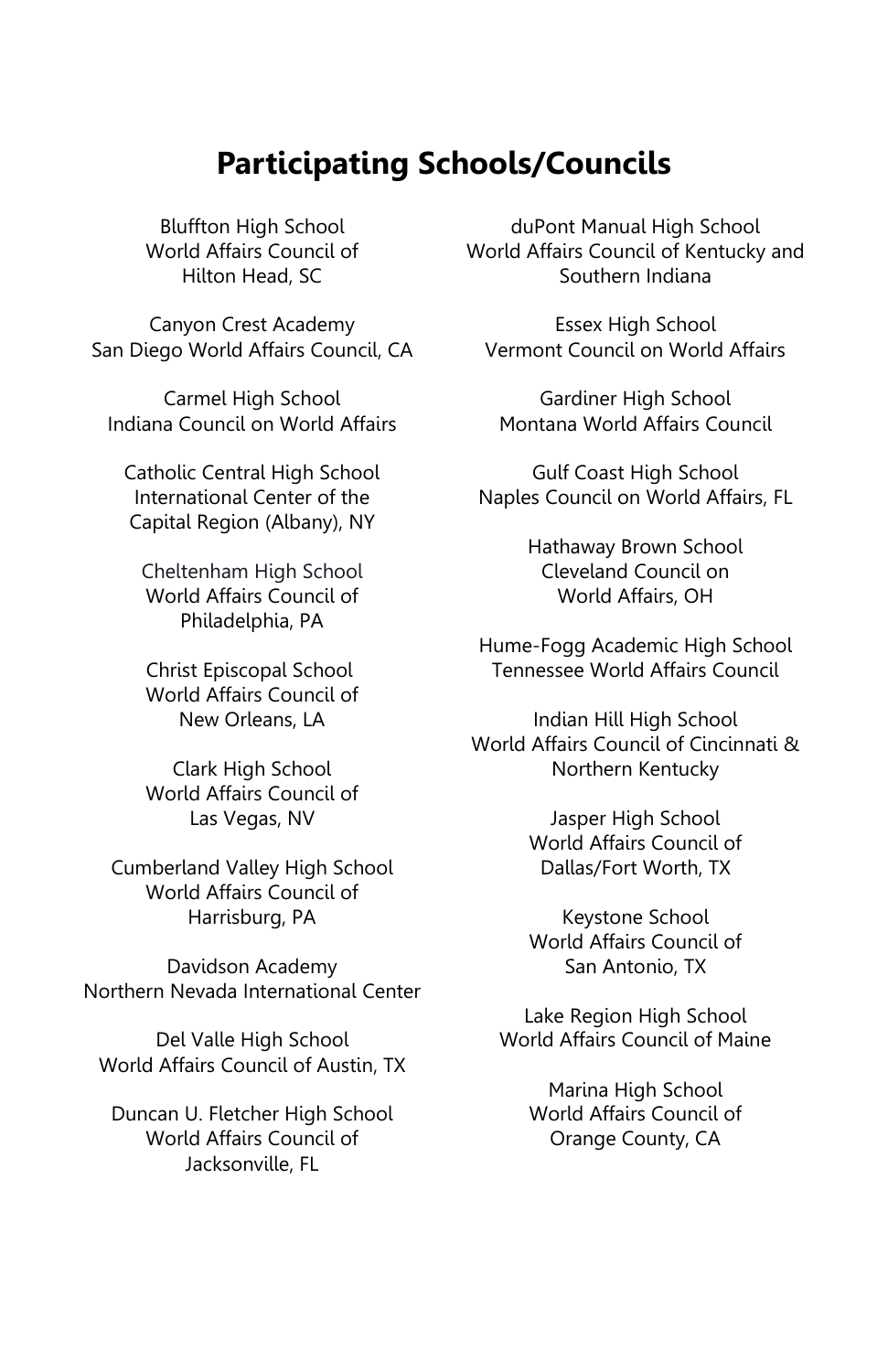Mat-Su Career and Technical High School Alaska World Affairs Council

Mount Academy World Affairs Council of Mid-Hudson Valley, NY

Myers Park High School World Affairs Council of Charlotte, NC

> Newton South High School WorldBoston, MA

Oley Valley High School World Affairs Council of Greater Reading, PA

Palm Desert High School World Affairs Council – the Desert, CA

> Princess Anne High School World Affairs Council of Greater Hampton Roads, VA

Rampart High School Colorado Springs World Affairs Council, CO

Ridge View High School Columbia World Affairs Council, SC

Rochester Mayo High School Global Minnesota

Saint Edward's School World Affairs Council of Palm Beach, FL

Shady Side Academy World Affairs Council of Pittsburgh, PA

Shawnee Mission East High School International Relations Council (Kansas City), MO

Socratic School World Affairs Council of El Paso, TX

St. John Vianney High School World Affairs Council of St. Louis, MO

St. Joseph's Collegiate Institute International Institute of Buffalo, NY

St. Thomas Aquinas High School World Affairs Council of NH

Standley Lake High School Colorado Foothills World Affairs Council, CO

Stephen F. Austin High School World Affairs Council of Greater Houston, TX

The Dayton Regional STEM School Dayton Council on World Affairs, OH

Traverse City Central High School Int'l Affairs Forum (Traverse City), MI

> United World College Santa Fe Council on International Relations, NM

Waiakea High School Pacific & Asian Affairs Council, HI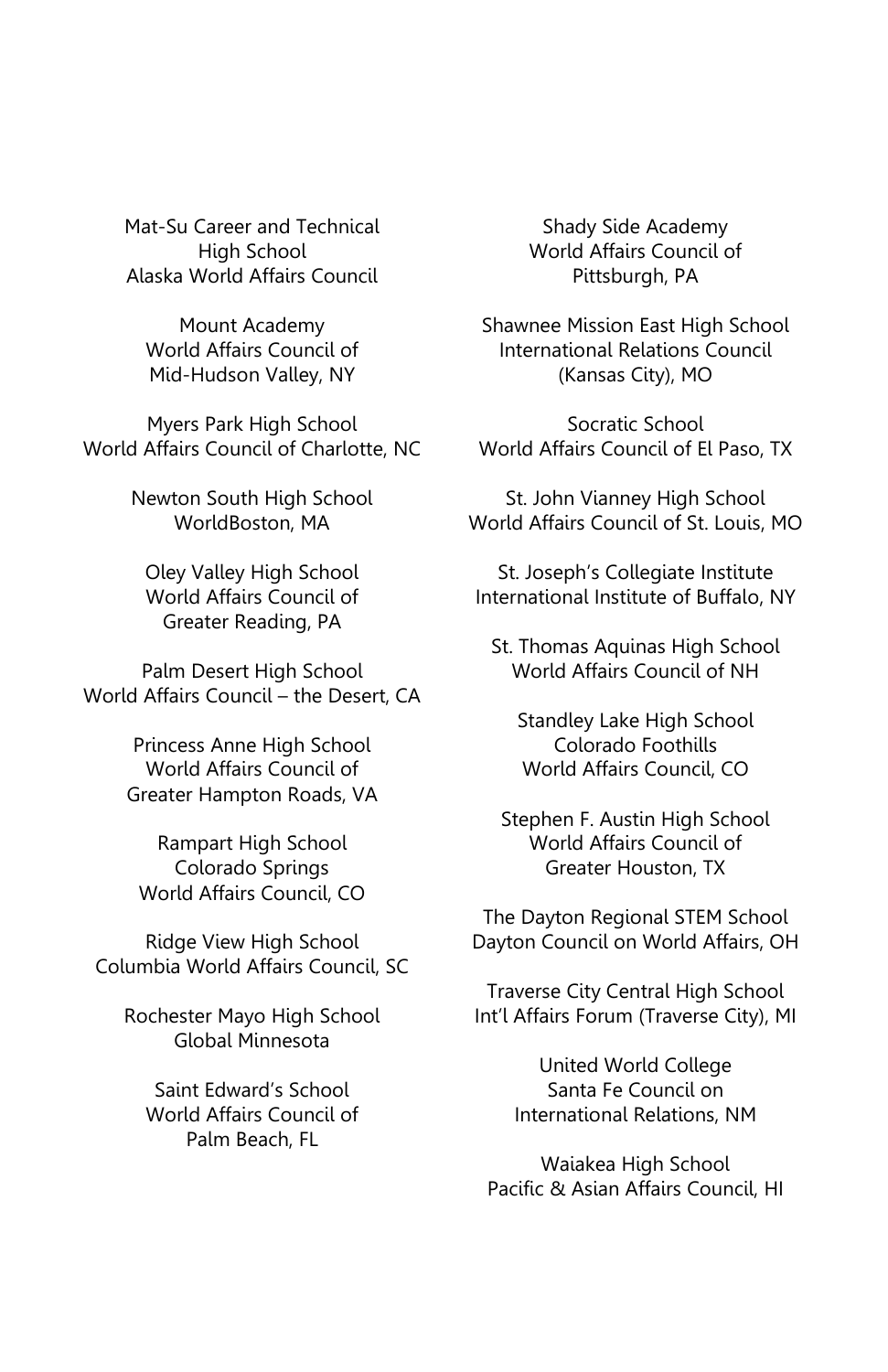## **Thank You, Local Sponsors!**

Albright College ● Allergan Foundation ● Alvernia University ● Apergy ● Avila University ● Belmont University ● Ben Ramirez ● Berkshire Bank ● BG India LLC ● Bocce Pizza ● Boscov's Department Store ● Bridgton Rotary Naples ● Buffalo Lodging ● Carpenter Technology ● Charles and Priscilla Porter ● Commerce Bank ● ConocoPhillips ● Customers Bank ● D.D. Williamson ● Dennis and Phyllis Washington Foundation ● East Penn Manufacturing ● Elizabethtown College ● H-E-B ● Honorary Consul of the United Kingdom ● Hunt Family Fund ● IBM ● Jimmy John's ● John H. Carlson Global Education Office Fund ● Knovva ● KPMG ● KU ● Kutztown University ● Lifelong Learning of Hilton Head Island ● Lions Club ● McLane Middleton ● Mercado369 ● Michael & Shelly D. ● Migis Lodge ● Mortada Mohamed ● Mundo's ● Myers Park IB Parent ● Nevada System of Higher Education ● New Mexico Bank & Trust ● NMC ● Penn State University – Berks Campus ● Pepsico ● Queen City Family Restaurant • R&D Medical • Saint Louis University ● Schlumberger ● SIT Study Abroad ● Southern New Hampshire University ● Southwest Airlines ● Steves & Sons Inc. ● Stewart's Shop ● SWRI • The Mamoru and Aiko Takitani Foundation • The Sage Colleges ● The University of Dayton ● Tompkins VIST Bank ● Transocean ● Transtelco ● Traverse City Record-Eagle ● Tulane University Law School ● University of Indianapolis ● University of St. Mary ● UTEP COBA ● VQ Orthocare ● Weik Capital Management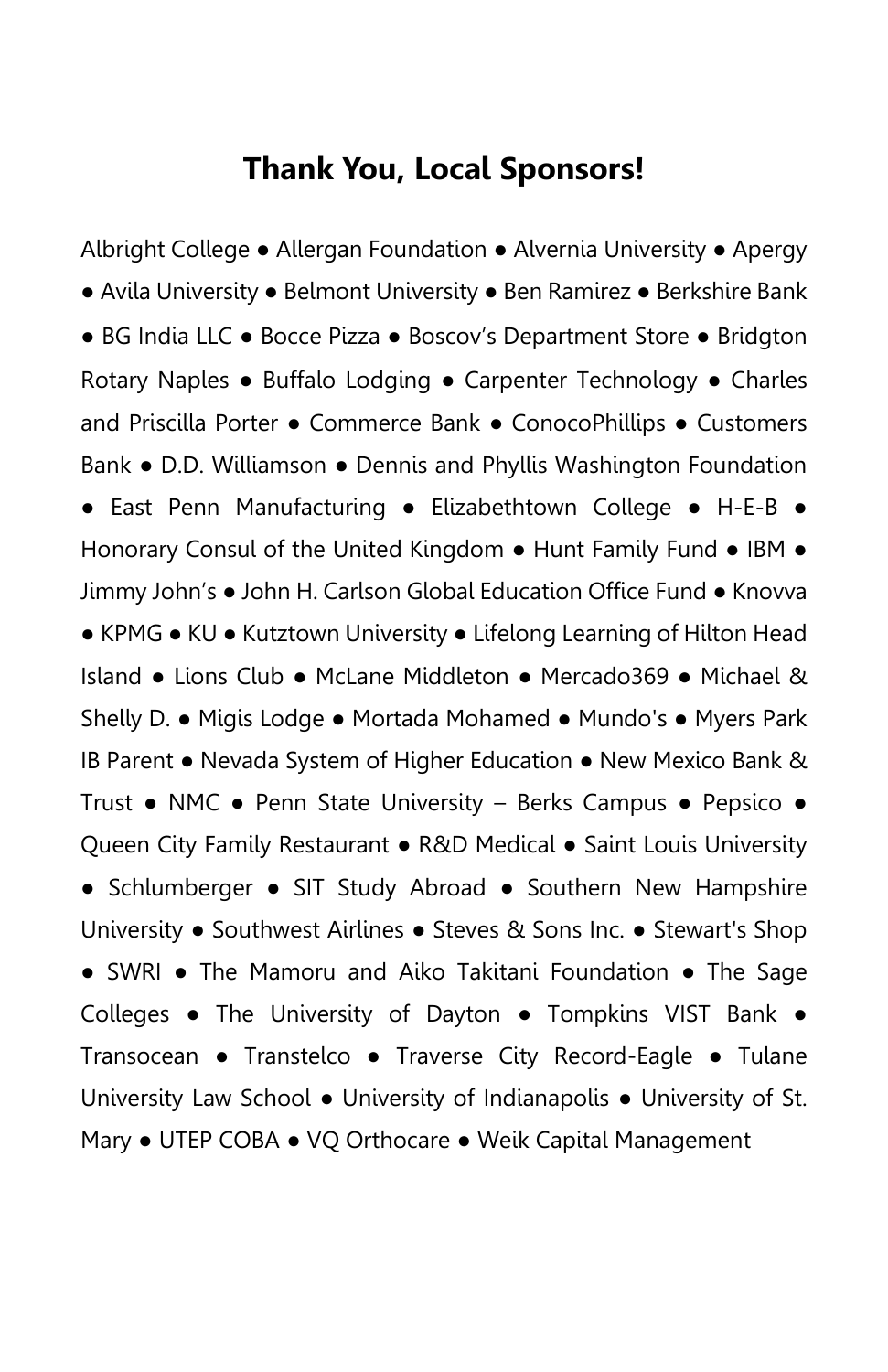## **The World Affairs Councils of America Congratulates the 2019 Qatar Essay and Video Contest Winners!**

### **Ethan Andes**

Springboro High School Springboro, OH

#### **Daniela Barth**

Mount Academy Esopus, NY

#### **Brendan Burns**

Standley Lake High School Westminister, CO

#### **Antonio Carapella**

Mt. Lebanon High School Pittsburgh, PA

#### **Tory Grewar**

Seneca Valley Sr. High School Cranberry Township, PA

**Tavie Kittredge** Lincoln High School

Portland, OR

#### **Evan Odegard**

Nova Classical Academy St. Paul, MN

#### **Anya Razmi**

Hathaway Brown School Shaker Heights, OH

#### **Alexandra Shank** Punahou School

Honolulu, HI

#### **Lucus Watson**

Simsbury High School Simsbury, CT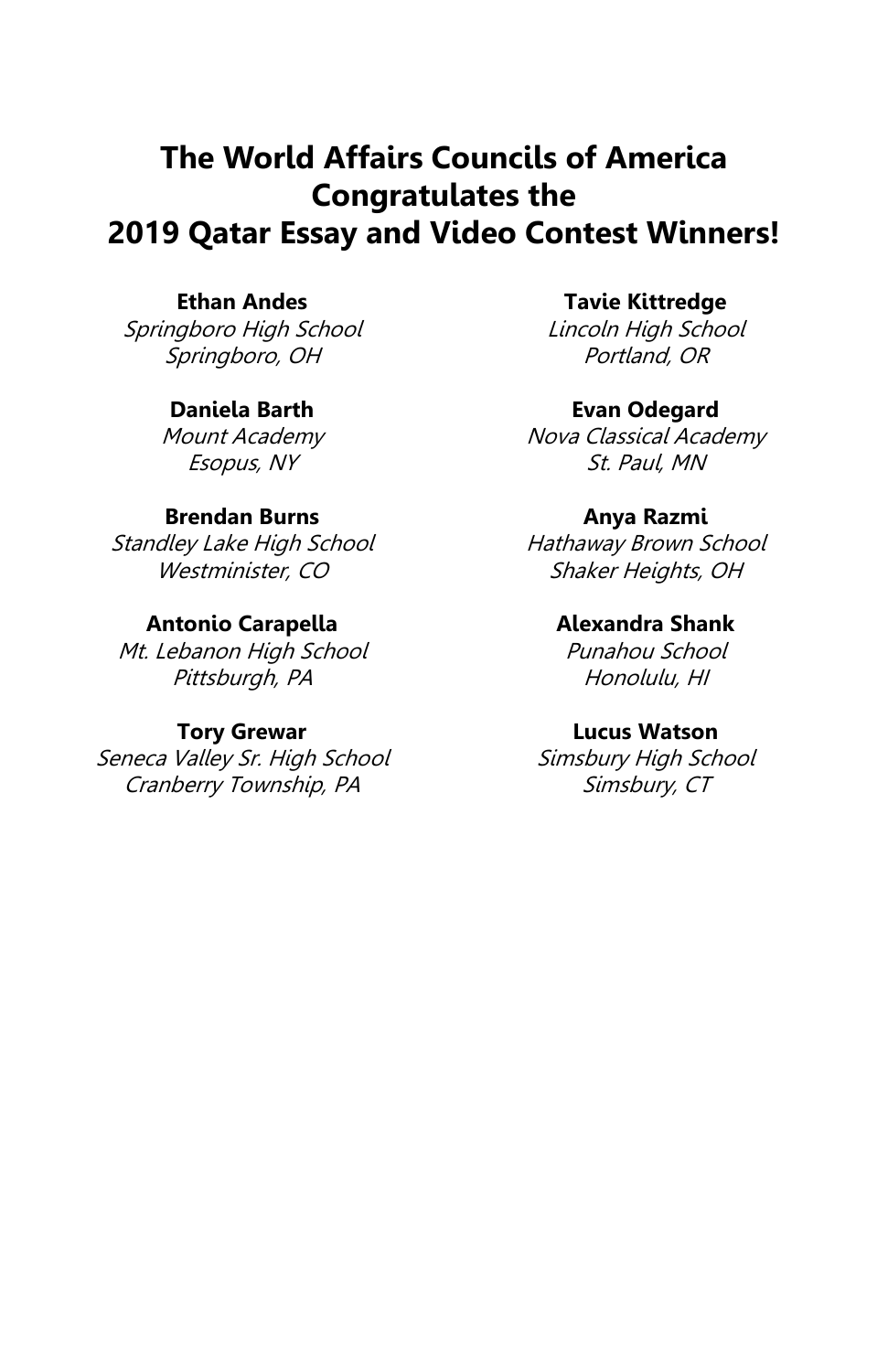## **Thank you to our Competition Host, the United States Institute of Peace**

## **Speaker Bios**



**Nancy Lindborg is the president of the United States Institute of Peace,** an independent institution founded by Congress to provide practical solutions for preventing, mitigating, and resolving violent conflict around the world. Prior to joining USIP, she served as the assistant administrator for the Bureau for Democracy, Conflict, and Humanitarian Assistance (DCHA) at USAID. From 2010 through early 2015, Ms. Lindborg led USAID teams focused on building resilience and democracy, managing and

mitigating conflict and providing urgent humanitarian assistance. Prior to joining USAID, Ms. Lindborg was president of Mercy Corps, where she spent 14 years helping to grow the organization into a globally respected organization known for innovative programs in the most challenging environments. She began her international career working overseas in Kazakhstan and Nepal; she has spent most of her career working in fragile and conflict affected regions around the world.



**Bill Clifford, President and CEO of the World Affairs Councils of America,** leads WACA's national office in Washington, DC, and represents its nonpartisan nonprofit network of more than 90 World Affairs Councils across the United States. Clifford is a Non-Resident Senior Fellow at the Foreign Policy Institute (FPI) at The Johns Hopkins University's Paul H. Nitze School for Advanced International Studies, and serves on the editorial board of The SAIS Review. Before joining WACA, he spearheaded the

revitalization and growth of WorldBoston, a World Affairs Council known for innovative programming, access to leaders, and a tradition of advancing public learning about critical international issues. Previously, Clifford was an editor, bureau chief, and correspondent in Asia, where he launched and directed news bureaus in Japan and Hong Kong for the pioneering multimedia venture CBS MarketWatch. Before that, he was senior correspondent and producer in Tokyo for CNBC Asia and Asia Business Television, and a reporter for several newspapers covering international economics, finance, and politics.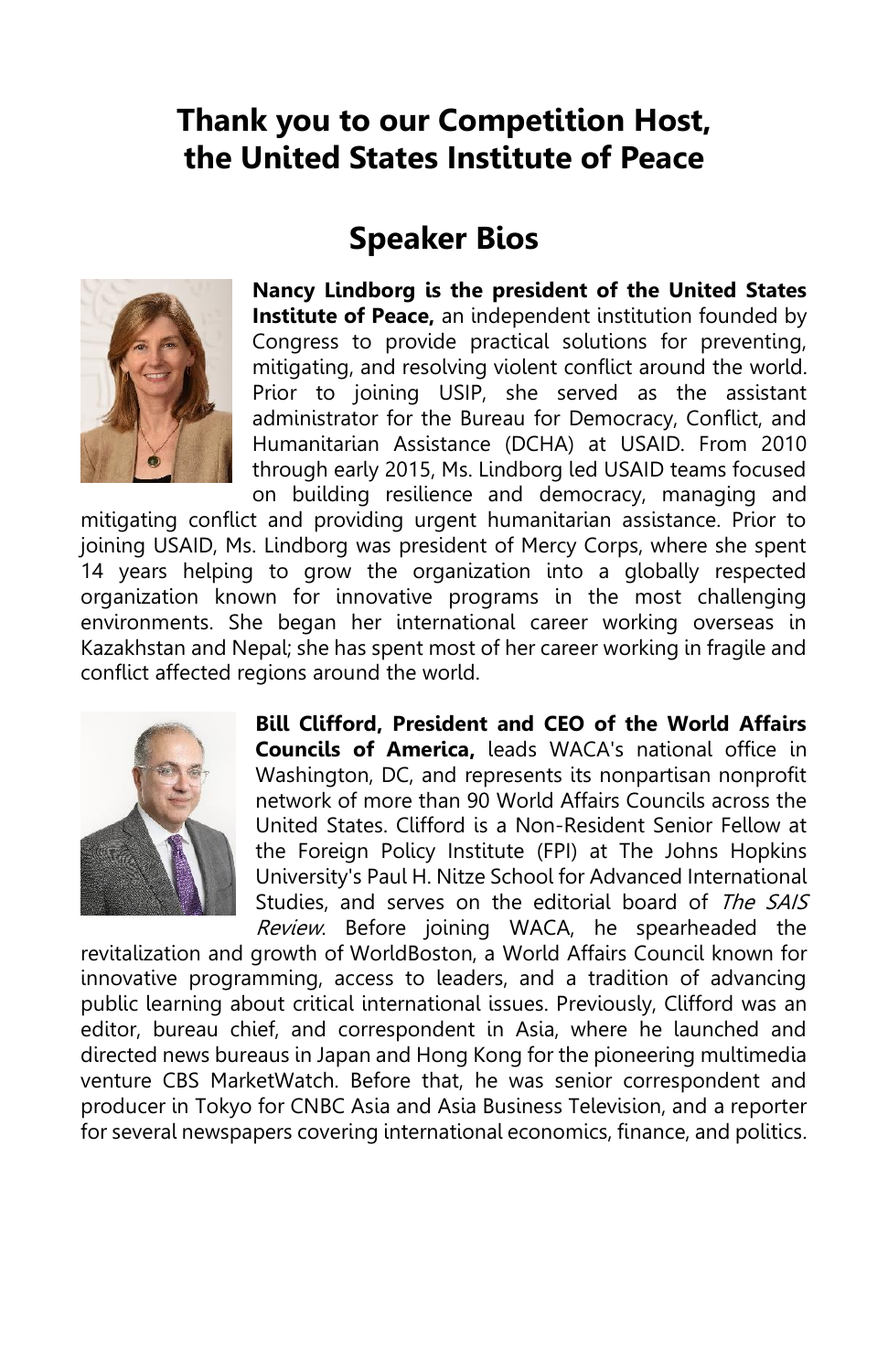## **Thank you to our Principal Sponsor, the Embassy of the State of Qatar**



**His Excellency Ambassador Meshal Bin Hamad Al Thani, Ambassador of the State of Qatar in the United States,** assumed his post in Washington, DC in December 2016. Prior to serving as the lead Qatari diplomat in the U.S., Ambassador Al Thani was the Qatari Ambassador to France from November 2013 to October 2016. For three years, he dedicated his expertise and efforts to strengthening the Qatari-French bilateral relations and the EU-Qatari relations at large.

Previously, Ambassador Al Thani served as the Permanent Representative of the State of Qatar to the United Nations from July 2011 to October 2013. Before joining the UN Mission in NY, H.E. Al Thani served as Ambassador of Qatar to Brussels from October 2007 to July 2011. H.E. Meshal Al Thani is not new to the U.S. He served as member of the Qatari diplomatic mission in Washington DC from October 2000 to October 2004. Ambassador Al Thani debuted his diplomatic career at the Department of European and American Affairs at the Ministry of Foreign Affairs from May 1997 to August 1998.



**Dr. Hamad Al-Muftah, Deputy Chief of Mission of the State of Qatar in the United States,** assumed his post in Washington, DC in September 2018. Prior to serving as the Deputy Chief of Mission in the U.S., Dr. Al-Muftah was the Deputy Head of Mission of the Embassy of the State of Qatar in the United Kingdom and was posted in London from August 2013 to July 2018. As the second ranking official at the post, Dr. Al-

Muftah dedicated his expertise to strengthening the bilateral relationship between the UK and Qatar, promoting the interests of the State of Qatar in the UK, and working diligently to manage and oversee the day to day functions of the Embassy. Prior to serving as the Deputy Chief of Mission in Washington DC, he was the Deputy Consul General at the State of Qatar's Consulate in Houston, Texas from January 2006 to December 2009. Dr. Al-Muftah is a published author, with a number of academic and conference papers in the field of digital and public diplomacy. He has also published a book chapter titled "Qatar's Response to the GCC Crisis: Public Diplomacy as a Means of Crisis Management."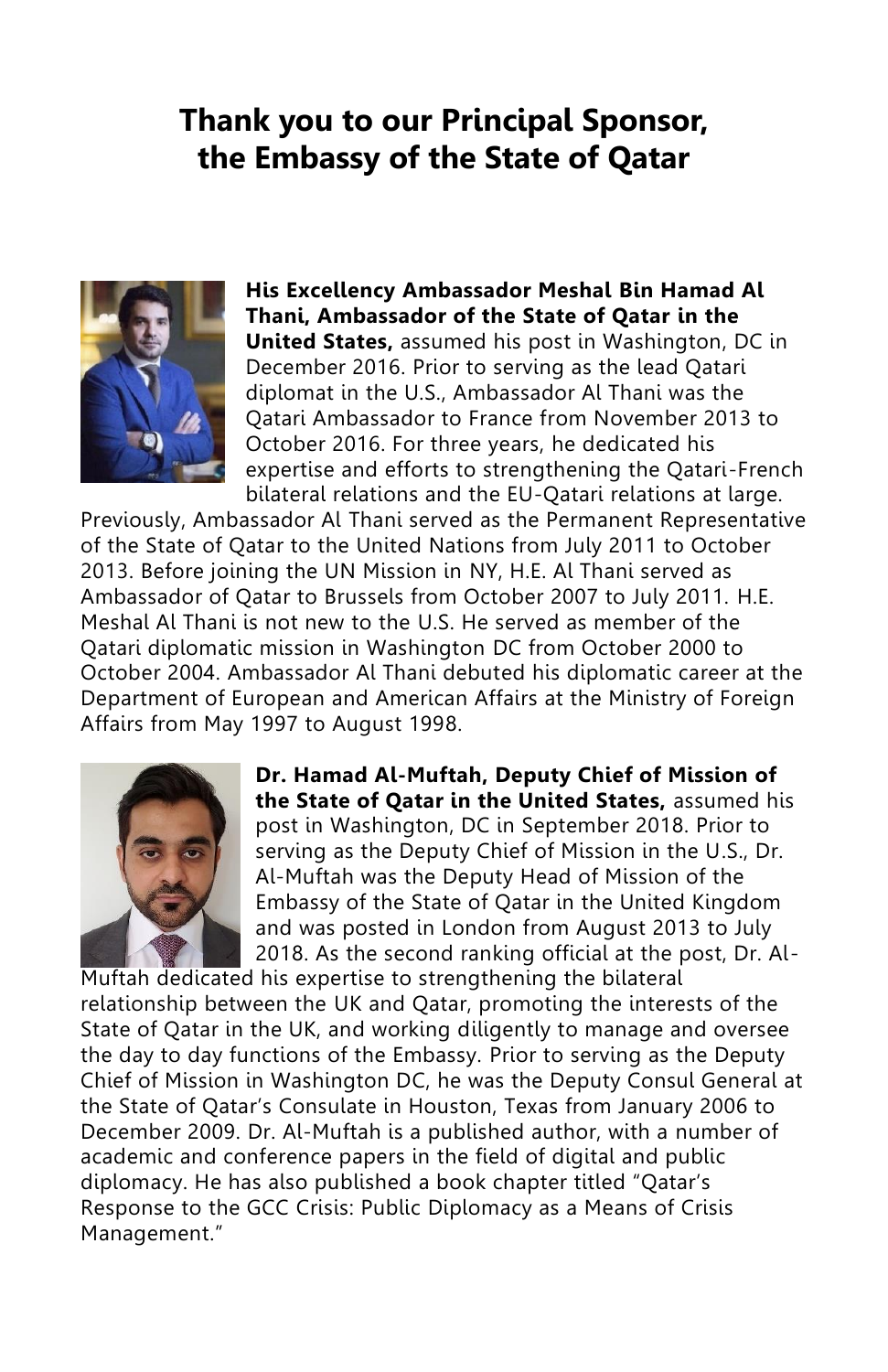# **Connect with Us!**



# **@WACAmerica**

# **#AWQ2019**

# **Getting around Washington, DC**

#### **Important Addresses**

Washington Marriott Wardman Park – 2660 Woodley Road NW Qatar-America Institute – 101 Constitution Avenue NW, #901 East United States Institute of Peace – 2301 Constitution Avenue NW

### **Transportation Information**

The Washington Marriott is a four-minute walk from "Woodley Park-Zoo/Adams Morgan" Metro Station (Red line). Qatar-America Institute is an eight-minute walk from "Judiciary Square" Metro Station (Red line). The United States Institute of Peace is a half mile away from "Foggy Bottom-GWU" Metro Station (Blue, Orange, and Silver lines).

Metro fares vary based on distance and time of day (Peak: min. \$2.25, max. \$6.00; Off-Peak: min \$2.00, max \$3.85). We recommend getting a SmarTrip Card pass for the weekend. For detailed information, please visit Metro Rail's website at: www.wmata.com.

Uber and Lyft ridesharing services are easily obtained throughout DC, and taxi cabs in DC can easily be hailed on the street in most places and cost \$3.50 for the first 1/8 mile and \$2.16 for each additional mile. There is an additional charge of \$1.00 for every extra passenger.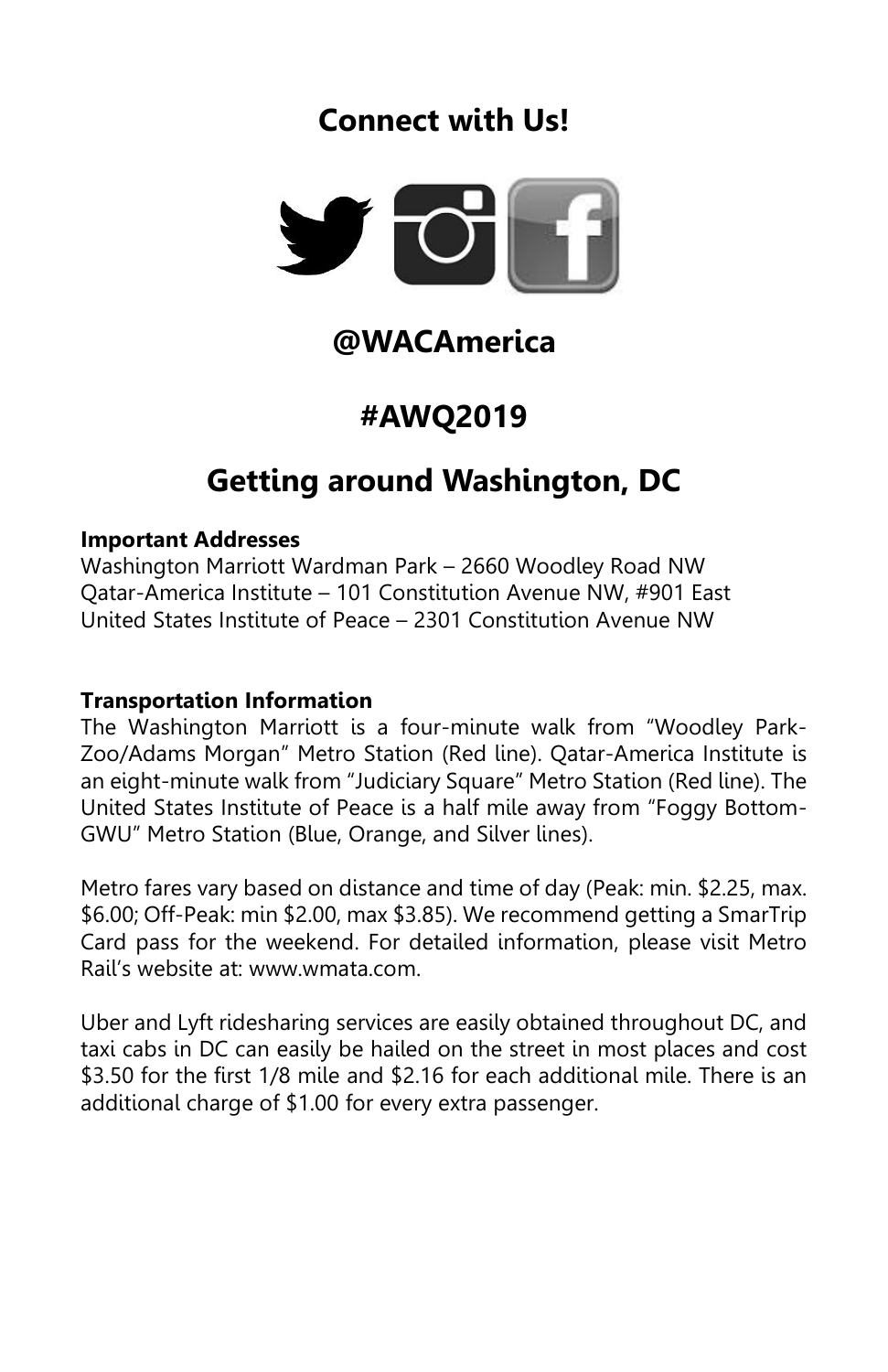# **World Affairs Councils of America New Horizons**

A campaign to build a strong foundation for the American public and youth in international affairs

In this increasingly interdependent world, it is incumbent for the American public and, in particular, for the youth of our nation to obtain a strong understanding of global issues, cultures, and the impact that world events are having on the United States. A well-informed citizenry can help strengthen U.S. policy objectives and the role that the United States can play in the world. The World Affairs Councils of America (WACA) is a nonpartisan member organization composed of more than 90 Councils throughout the country dedicated to inspiring and educating the American public to engage in international affairs and opportunities.

Your support is instrumental to our success and our efforts to promote inclusive, nonpartisan, civil dialogue among people of all ages and backgrounds. If you would like to learn more or discuss giving opportunities, please contact President and CEO Bill Clifford at 202-833-4557 or send an email to bclifford@worldaffairscouncils.org.



### **NEW HORIZONS CAMPAIGN DONATION**

#### **I AM PLEASED TO SUPPORT THE CAMPAIGN WITH A GIFT OF:**

 $\Box$  \$2,500  $\Box$  \$1,000  $\Box$  \$500  $\Box$  Other: \$

#### **PLEASE RESTRICT MY DONATION TO THE FOLLOWING PROGRAM AREA:**

□ Academic WorldQuest Endowment □ Councils Fund □ General Operations  $\Box$  Other:

Please tear at the above dotted line and mail with your check to:

World Affairs Councils of America Attn: Liz Brailsford 1200 18th Street NW, Suite 902 Washington, DC 20036